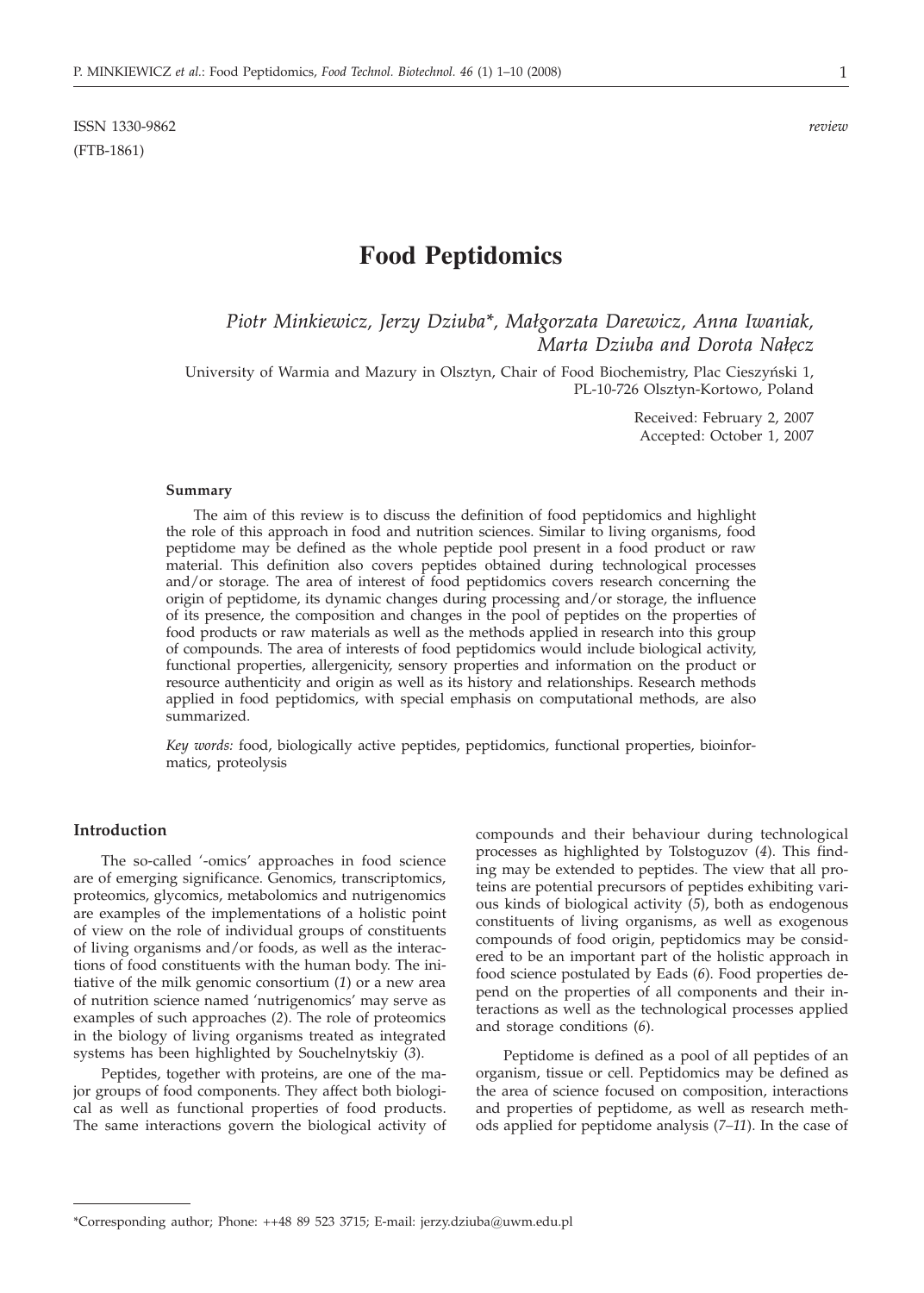food products, we can define peptidome as the whole peptide pool present in food products or raw material. This definition also covers peptides obtained during technological processes and storage. The area of interest of food peptidomics covers research concerning the origin of peptidome, its dynamic changes during processing and/or storage, influence of its presence, composition and changes in the pool of peptides on the properties of food products or raw material as well as the methods applied in research into this group of compounds. The peptides found in fish (*12*) may serve as an example. Bauchart *et al.* (*12*) also describe changes in peptide content during ice storage and cooking. Another example of changes of food product peptidome is proteolysis during cheese ripening (*13*). Although proteolysis introduced as a step of analytical procedure does not belong strictly to peptidomics, but is more closely related to the so-called shotgun proteomics, it may be reviewed together with the above-mentioned area due to the fact that the same analytical methods are applied in both approaches. The detection and determination of the composition of milk and soybean preparations involving proteolysis followed by chromatography and chemometrics (*14*) may serve as an example. Peptidomics partially covers the same approaches of research and uses similar methods as proteomics. The proteomic approach in food and nutrition science has been reviewed in many articles (*15–21*). Various aspects concerning peptides in milk, such as biological activity, functional properties, allergenicity and the taste of peptides have been reviewed by Kilara and Panyam (*22*).

The aim of this review is to present the current status of food peptidomics, *i.e.* areas of interest and contemporary research methods.

# **Areas of Interests in Food Peptidomics**

The areas of interests in food peptidomics are presented in Fig. 1. Apart from those defined and reviewed by Kilara and Panyam (*22*), peptidome has also been included as a source of information about product authenticity and history.

Biological activity can be interpreted as any beneficial or negative influence on an organism (*23*). Peptides are considered as bioactive when they possess a hormone, or drug-like, activity which modulates physiological functions through binding interaction to specific recep-

tors on target cells, leading to the induction of physiological responses (*24*). The main biological activities of food peptides (*22,23,25–29*) are presented in Table 1. Peptides may reveal biological activity *in vivo* in the gut lumen through the receptors on the intestinal cell walls or after absorption from the digestive tract. The short peptides, containing two or three amino acid residues, are usually absorbed easily as compared to longer ones and are thus especially interesting for food scientists and nutritionists (*30*). Such fragments occur in protein sequences with relatively high probability (*31*). Regardless of the bioactivity, peptide chain length is an important factor in the design of hydrolysate-based medical diets (*32*). Peptides exerting activity without being absorbed from the digestive tract, such as antimicrobial peptides, are longer. The typical structure of antimicrobial peptides is a cationic a-helix (*33–35*). Some bioactive peptides are multifunctional. Bovine caseinomacropeptide – a C-terminal fragment of k-casein – may serve as an example. It displays activities, for example such as regulating the action of digestive tract along with antibacterial, antiviral and toxin-binding abilities. Caseinomacropeptide may be considered as an example of a natural combinatorial library due to the fact that its activity strongly depends on the number and location of posttranslational modifications such as glycosylation and phosphorylation (*36,37*). In some cases, peptides exert both beneficial and negative effects, such as antibacterial peptides, which are often toxic for mammalian cells (38), or β-casomorphin-7, which has opioid properties, including immunosuppression and could account for the relation between the consumption of  $\beta$ -casein  $A^1$  and diabetes incidence (39).

Table 1. Main biological activities of peptides of food origin

| Activity                                                                        | References          |
|---------------------------------------------------------------------------------|---------------------|
| Antihypertensive inhibitors of angiotensin-<br>-converting enzyme [EC 3.4.15.1] | $(22, 23, 25 - 29)$ |
| Opioid agonists or antagonists                                                  | $(22, 23, 25 - 29)$ |
| Antithrombotic                                                                  | $(22, 23, 25 - 29)$ |
| Antimicrobial                                                                   | $(22, 23, 25 - 29)$ |
| Immunomodulating (immunostimulating<br>or immunosuppressing)                    | $(22, 23, 25 - 29)$ |
| Mineral carriers                                                                | $(22, 23, 25 - 29)$ |
| Celiac-allergenic (celiac-toxic)                                                | (23, 27)            |



**Fig. 1.** Areas of interests in food peptidomics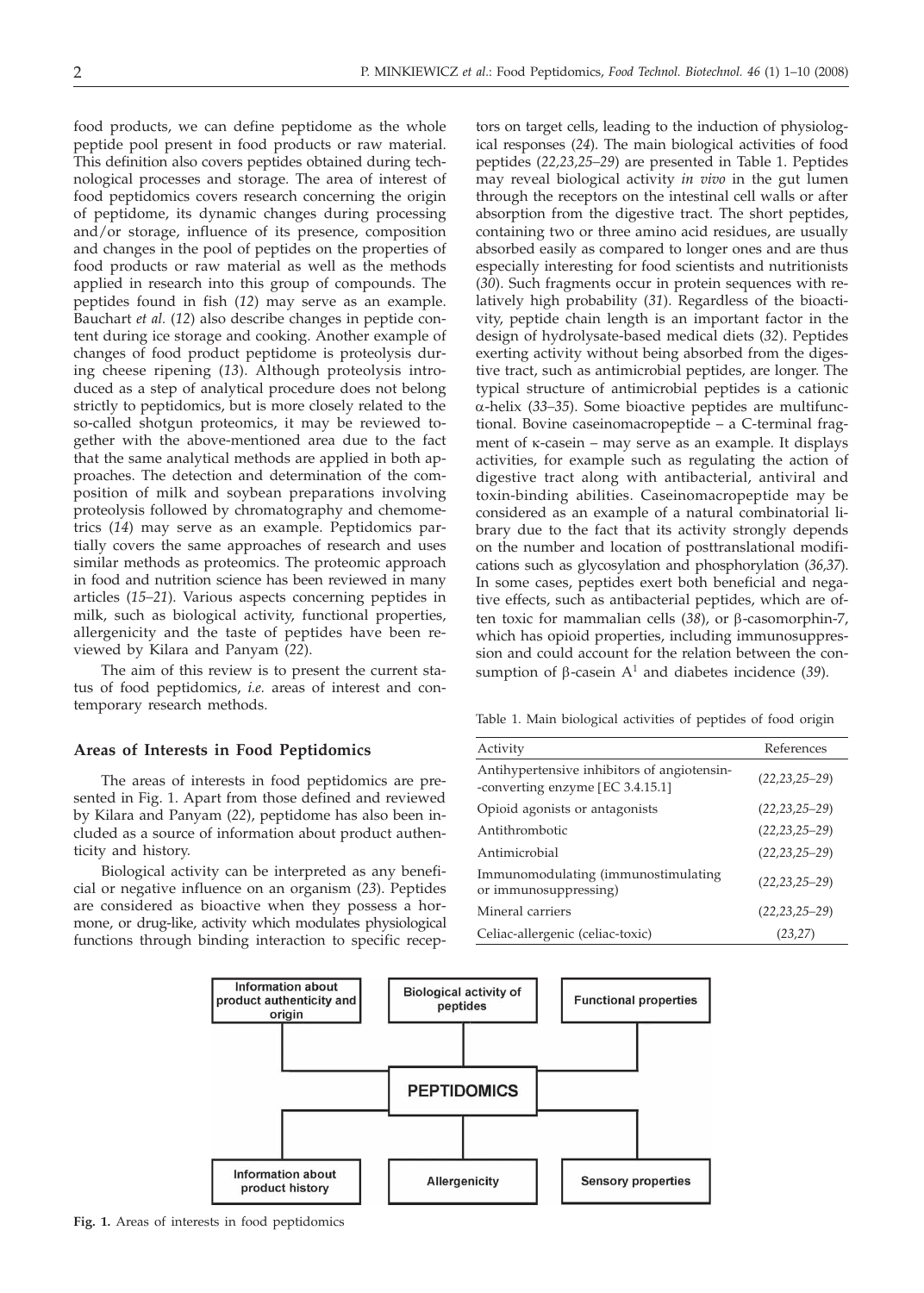Details of the influence of peptides on the functional properties of food have been reviewed based on the examples of peptides from milk (*22,40,41*). Hydrolysis of proteins is considered a valuable tool in improving their functional properties. Functional properties are understood as physical and chemical properties of food components (*e.g.* proteins and peptides) which influence their behaviour in food products during manufacturing and consumption (*42*). Functional properties include solubility, emulsifying and foaming properties as well as gelation (*22*).

Proteins and their fragments are one of the major groups of food allergens (*22,43,44*). The approaches considered in studies on food allergy are: reduction of allergenicity *via* enzymatic hydrolysis (*45–47*), problems of resistance of allergens to proteolysis by gastrointestinal enzymes (*48–52*), and absorption of allergens from the digestive tract (*53*). Another problem is gluten intolerance, also known as 'celiac disease' or 'non-tropical sprue' (*54–56*). A crucial factor in this disease is the reaction of organisms caused by peptides mainly of wheat gluten origin (known as 'celiac toxic' or 'celiac allergenic'). Such peptides are classified as examples of bioactive peptides exerting a negative influence on organisms.

Peptides belong to a group of components affecting the product taste. The bitter peptides, *e.g.* from milk, have been the most extensively studied to date (*57–59*). Peptides may reveal all kinds of taste. An example of such a situation has been recently described by Lioe *et al*. (*60*). They separated peptide fractions of soy sauces using size-exclusion chromatography and isolated subfractions with sweet, sour, salty, bitter and umami tastes.

Peptidome has recently been considered as a source of information on product authenticity, origin and history. Chemometrical interpretation of data from peptidome analysis has recently been used in experiments in the above-mentioned approach (*61*). Reversed-phase high-performance liquid chromatography (RP-HPLC), as well as capillary electrophoresis (CE) are the basic analytical methods used for chemometrical analysis of peptidome (*62*). Chromatographic and chemometrical analyses of peptide fractions may be a source of information on *e.g.* the origin of cheese (*63*), the history of milk used for cheesemaking (*64*) and cheese maturity (*65*). Proteolysis followed by RP-HPLC and chemometrical data analysis has been used as a tool for identification and determination of soybean and milk proteins in commercial protein preparations (*14*). The chemometrical analysis performed in that experiment was used for the selection of peaks as markers of the presence and content of proteins from both sources. Van der Ven *et al*. (*66*) reported on Fourier transform infrared spectra in combination with multivariate data analysis as a valuable tool in hydrolysate fingerprinting and their use as an alternative for laborious peptide functionality measurements.

# **Experimental Strategies Used in Peptidomics**

The general strategy used in peptidomic experiments concerning living organisms has been discussed in a number of works (*9,67,68*). A commonly-applied *in vitro* experiment aimed at searching for novel biologically active peptides of food origin is presented in Fig. 2. Most biologically-active peptides from foods (*23,25,26,28,29*)



**Fig. 2.** Classical scheme of *in vitro* investigations on peptide bioactivity

have been discovered within experiments performed according to this or similar schemes. Sample preparation involves isolation of a peptide fraction from a product or resource. Many experiments involve enzymatic hydrolysis of proteins from food resources (milk, plant resources, meat, fish or eggs). The following step is chromatographic separation. The typical sequence of methods used for chromatographic separations is size-exclusion chromatography (SEC) followed by reversed-phase high- -performance liquid chromatography (RP-HPLC). Fractions from RP-HPLC are collected and screened for activity. Peptides from active fractions are identified. Mass spectrometry has recently become the most efficient tool for peptide identification (*69–71*). The usual last step is the measurement of the activity of synthetic peptides with amino acid sequences identical to those identified in active fractions resulting from chromatographic separation. Recent examples of experiments performed according to classic or related schemes have been published, *e.g.* by Motoi and Kodama (*72*), Marczak *et al*. (*73*), Sørensen *et al*. (*74*), Gómez-Ruiz *et al*. (*75*), Hernández-Ledesma *et al*. (*76*), Mallikarjun Gouda *et al*. (*77*), Ma *et al*. (*78*) and López-Expósito *et al*. (*79*). All of the above- -mentioned studies are concerned with identification of novel biologically active peptides (mainly angiotensin- -converting enzyme inhibitors). The peptides were obtained from various sources such as wheat gliadin hydrolysate (*72*), rapeseed (*73*), fish muscles (*74*), cheese ( $74,75$ ), hydrolysate of bovine  $\beta$ -lactoglobulin ( $76$ ), hydrolysate of soybean glycinin (*77*), buckwheat seeds (*78*) or ovine  $\alpha_{s2}$ -casein (79). In all cases protein hydrolysates or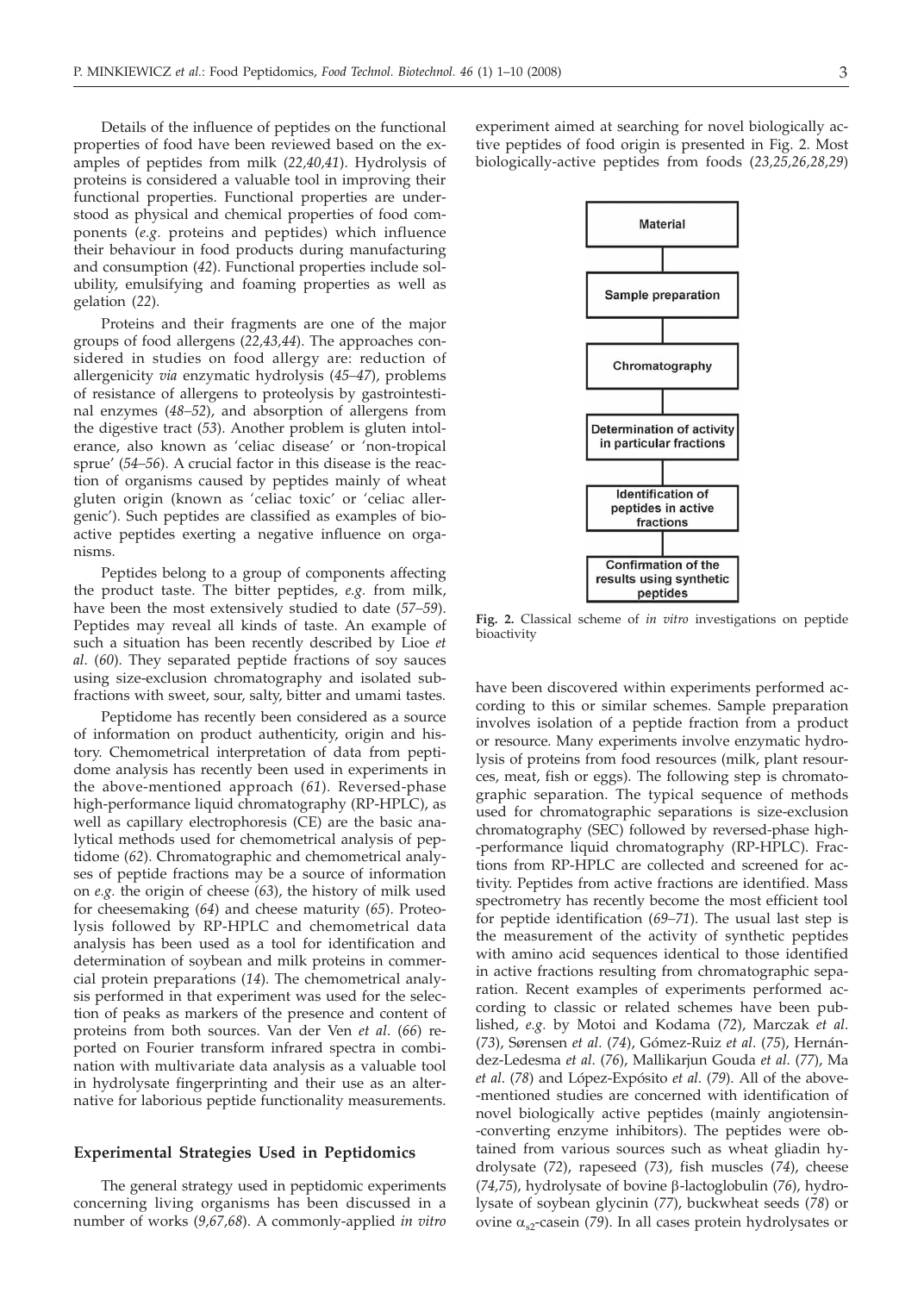peptide pools isolated from products were fractionated using chromatography. Particular fractions were tested for biological activity such as inhibition of angiotensin- -converting enzyme (*72,73,75–78*), inhibition of prolyl endopeptidase (*74*) or antibacterial activity (*79*). Sequencing of peptides in active fractions and confirmation of activity using synthetic peptides were the final steps of experiments. The strategy of including mass spectrometric identification of previously known bioactive peptides has also been introduced (*80–82*). This strategy was applied to dairy products such as fermented milk (*80,81*) or cheese (*82*). The concept utilizes the fact that milk proteins are most extensively studied precursors of biologically active peptides among food proteins (*22, 26–29*). High number of known biologically active sequences present in milk protein chains provides high probability that some of them will be released in a given product. Recently, affinity-based methods of isolation of peptides revealing a given activity have been proposed (*83*). In this case immobilized angiotensin-converting enzyme served as a medium for isolation of antihypertensive peptides. Another possibility is the measurement of the activity of a whole hydrolysate or a peptide fraction of a product without isolation and identification of individual peptides (*84–88*). Such strategy was applied for angiotensin-converting enzyme inhibitory activity of peptidic fractions of dairy products (*84*), soy protein hydrolysates (*86*) and sorghum kafirin hydrolysates (*88*) as well as antioxidant activity of capelin protein hydrolysates (*85*) and bighead carp muscle protein hydrolysates (*87*).

Challenges provided by whole peptidome analysis have led to the design of multidimensional analytical platforms, including various chromatographic or capillary electrophoresis methods combined with mass spectrometry (*69,89–91*). Analytical methodology is the same as that used in so-called 'shotgun' proteomics, *i.e.* analysis involving enzymatic hydrolysis, subsequent separation and identification of peptides as well as database searching to identify proteins as the precursors of peptides. Systems including ion-exchange chromatography followed by reversed-phase chromatography or reversed- -phase chromatography followed by capillary electrophoresis have been developed. The application of two-dimensional chromatography for the separation of peptides from cheese has been described by Lagerwerf *et al*. (*92*).

Recently, new possibilities in science concerning food peptides have occurred due to the implementation of the bioinformatic method. The place for bioinformatics in peptide science has been discussed by Dziuba *et al*. (*93*) based on the BIOPEP program. A possible scheme for a peptidomic experiment combining chemometrics and bioinformatics – including elements published earlier (*9,93*) *–* is presented in Fig. 3. The first steps, including sample preparation, separation and identification of peptides, are the same as in the 'classic' scheme. Chromatography, mainly RP-HPLC, may be replaced by capillary electrophoresis. Chemometrical analysis may be sufficient to extract information about the properties of products, correlated with a chromatographic, electrophoretic or mass spectrometric profile. It could also help to find markers of a particular property (*e.g.* adulteration). The most sufficient method of identification of



**Fig. 3.** Possible scheme of peptidomic research integrating experimental research, chemometrics and bioinformatic approach

peptides is mass spectrometry. Molecular mass may serve for preliminary searching in databases. Peptide sequence databases such as BIOPEP (*94*) or SwePep (*95*) enable searching according to molecular mass. The last step of identification is sequencing *via* tandem or multi- -stage mass spectrometry. Sequence may be used for database searching to find known activity of the peptide identified. Sequence may also serve as a basis for prediction of the biological or functional properties of peptides using Quantitative Structure-Activity Relationship (QSAR) or another computational approach.

# **Computational Methods Applied in Research on Peptides in Foods**

Computer-aided methods such as databases or programs are commonly used in research on proteins (*96, 97*). Theoretical predictions and simulations are considered as an emerging tool in peptide science. Theoretical methods have been applied to date in the following approaches: prediction of the biological activity of products of protein hydrolysis, simulation of protein hydrolysis by enzymes, finding relationships between the sequence and activity of peptides, prediction of the functional properties of peptides, chemometrical analysis of the results of peptidome analysis, development of methods sufficient for high-throughput peptide identification.

Classification of proteins as potential precursors of bioactive peptides can be performed using the BIOPEP database. Detailed description of the database has been published elsewhere (*94*). The BIOPEP database and program have been applied to construct profiles of the potential biological activity of protein fragments (*26,31, 93,98–100*), classification of proteins as precursors of bioactive peptides using designed quantitative parameters (*93,94,99,101*) and for predictions of the release of bioactive peptides by endopeptidases (*93,102–104*). Vercruysse *et al*. (*105*) searched for bioactive fragments in consensus sequences among various proteins. They used the Clustal W program, designed by Thompson *et al*. (*106*). Potential biological activity of protein fragments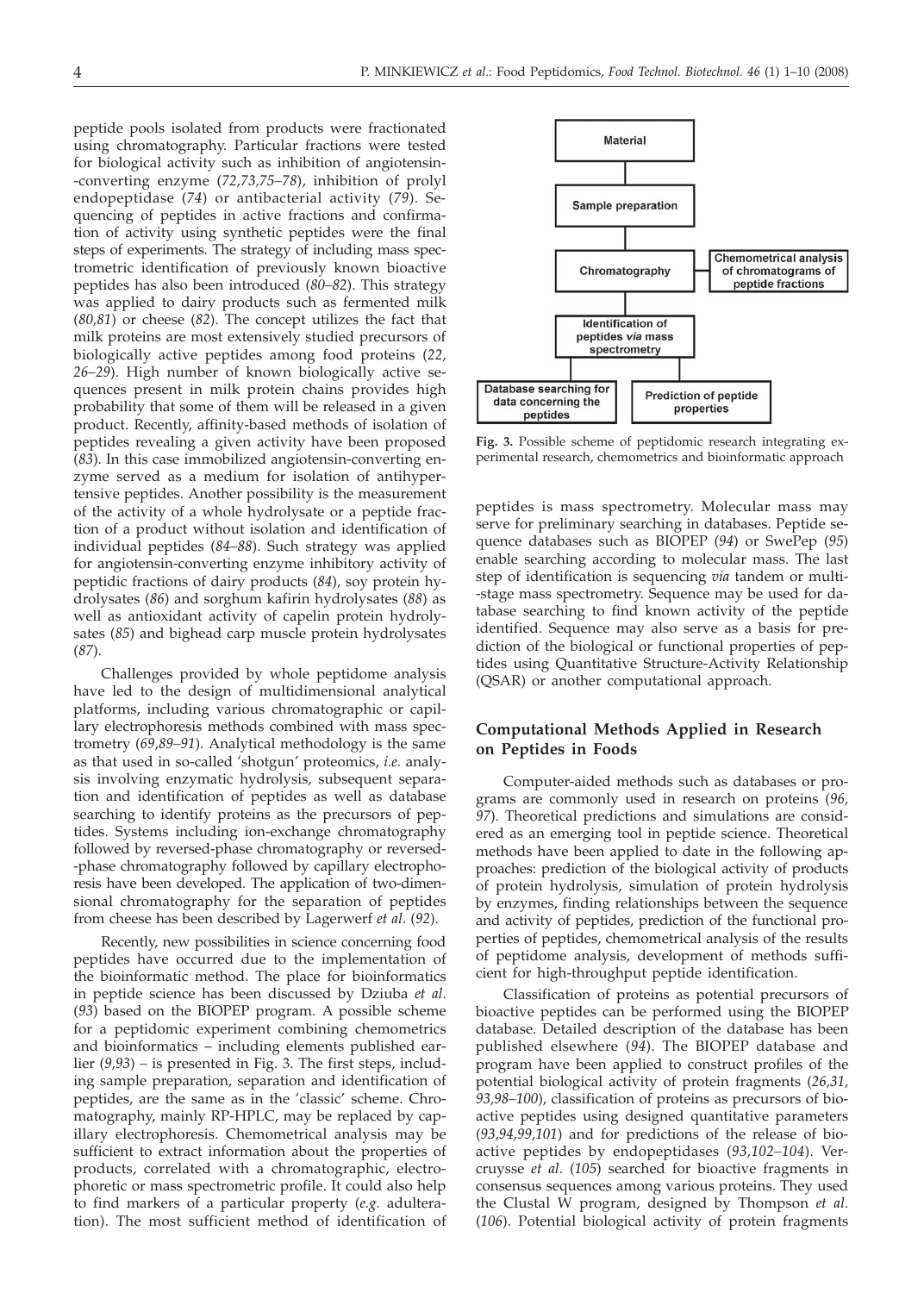may be predicted *via* searching for sequence similarity between peptides known to be bioactive and proteins from internet databases. The BLAST (*107,108*) or FASTA (*109*) programs have been applied in research aimed at finding new, potentially celiac-toxic, peptides (*110–113*). Programs designed for interpretation of the results of peptide and protein analysis obtained using mass spectrometry such as PeptideSearch (*114*) or MS BLAST (*115, 116*) are also sufficient for protein database screening for fragments with amino acid sequences identical or similar to biologically active peptides (*117,118*). Bioinformatic methods are widely used for prediction of potential allergenicity of proteins and peptides from their sequences. Progress in this area has been reviewed by Korber *et al.* (*119*). *In silico* methods were also applied in investigations aimed at searching for endogenous neuropeptides (*120–122*). Programs MEME (*123*) and Pratt (*124*) were used for construction of motifs corresponding to neuropeptides. Protein sequence databases were then screened for such motifs using the MAST program (*125*). Databases of biologically active peptide sequences are now available (*94,95,126*). The BIOPEP database (*94*) utilizes literature resources mainly from the area of food science. Other databases, like SwePep (*95*) and EROP- -Moscow (*126*), are oriented towards endogenous peptides from various living organisms. Apart from the above-mentioned general peptide databases, more specialized databases oriented towards single activity are developed. The databases of antimicrobial peptides such as ANTIMIC (*127*) or APD (*128*) may serve as examples of such kind of bioinformatic tools.

Secondary structures, as well as hydrophobicity, serve as descriptors to characterize bioactive peptides. Many algorithms for secondary structure prediction are available *via* the websites such as ExPASy (*129*), EVA (*130*) or Pôle Bioinformatique Lyonnais (*131*). Among the hydrophobicity scales, the most common one is the hydropathy index (*132*). The hydrophobicity scales and other physicochemical parameters of amino acids are available in the AAIndex database (*133*). A program connecting sequence similarity searching and comparing hydrophobicity patterns has been developed by Nakai *et al*. (*134,135*). It has been applied both for description of antimicrobial activity (*134*) as well as emulsifying properties (*135*) of peptides. An example of the relationship between the structure expressed *via* angles between particular bonds and the anti-aggregative activity of peptides has been described by Mel'nik *et al*. (*136*).

Proteolysis simulation and design appear to be an important approach in theoretical work on biologically active peptides. The simplest tools for such simulation are programs searching for single bonds susceptible to endopeptidases such as PeptideCutter (*129*). This program has been successfully used to find enzymes releasing the antimicrobial lactoferrampin domain from the lactoferrin chain (*137*). The BIOPEP program utilizes an algorithm to search for the so-called recognition sequences containing few amino acid residues (*27,94,98*). Recently, more sophisticated strategies for proteolysis simulation have been developed using protein unfolding, sequence similarity and physicochemical properties of amino acids surrounding the bond hydrolyzed by an enzyme (*138–141*). Theoretical work on proteolytic enzyme specificity is concentrated on endopeptidases. The annotation of exopeptidase specificity, using peptide bonds resistant to the enzyme action, has been proposed by O'Connor and Warwicker (*142*).

The Quantitative Structure-Activity Relationship (QSAR) approach in research into food peptides has recently been reviewed by Nakai *et al*. (*143*) and Pripp *et al*. (*35*). More recent works have been concerned with the description of the common structural properties of antihypertensive (*144*) and prolyl endopeptidase inhibitory (*145*) peptides. QSAR has recently been used for designing novel antiviral peptides (*146*).

Another approach is the prediction of the biological activity of protein hydrolysates. To date, forecasts have covered the prediction of the release of known biologically-active peptides by endopeptidases (*147*) or the prediction of the biological activity of peptides potentially released by proteolytic enzymes with known specificity using the QSAR strategy (*148*). In both cases, the PeptideCutter program (*129*) was used for simulation of proteolysis.

The analytical approach in peptidomics covers the development of computational tools for identification of peptides and their protein precursors, including genetic variants and chemical as well as enzymatic modifications by mass spectrometry. This area has been recently reviewed by Johnson *et al*. (*70*). Recent standards used in proteomic investigations, which may also be sufficient for peptidomics, have been reviewed by Hogan *et al*. (*149*) and Droit *et al*. (*150*). Algorithms for the prediction of retention times of peptides separated using reversed-phase high-performance liquid chromatography (*151–154*) or migration times of peptides separated using capillary electrophoresis (*155*) have also been developed. The latter was successfully applied in an experiment with rapeseed peptides (*156*). Kim *et al*. (*157*) have found a correlation between the retention time and the activity of a set of antibacterial peptides.

Chemometrical analysis patterns obtained *via* analysis of peptidomes using chromatography or capillary electrophoresis have been reviewed based on the example of cheeses by Coker *et al*. (*62*). This strategy involves principal component analysis (PCA), discriminant analysis, multiple linear regression and partial least squares regression or cluster analysis. The latter method enabled, among others, the identification of peaks as markers of adulteration of milk protein preparations by soybean proteins or soybean protein preparation by milk proteins (*14*). Chemometric methods, such as artificial neural networks, may also be applied in the optimization of the process of protein hydrolysis aimed at obtaining bioactive peptides, such as antioxidative peptides from bighead carp muscles (*87*).

### **Final Remarks**

The biological activity of peptides has recently become a 'hot' topic. The influence of peptides on taste, allergenicity and functional properties, interactions with compounds such as proteins, sugars, lipids, and other food components as well as dynamic changes of peptidome during technological processes and storage should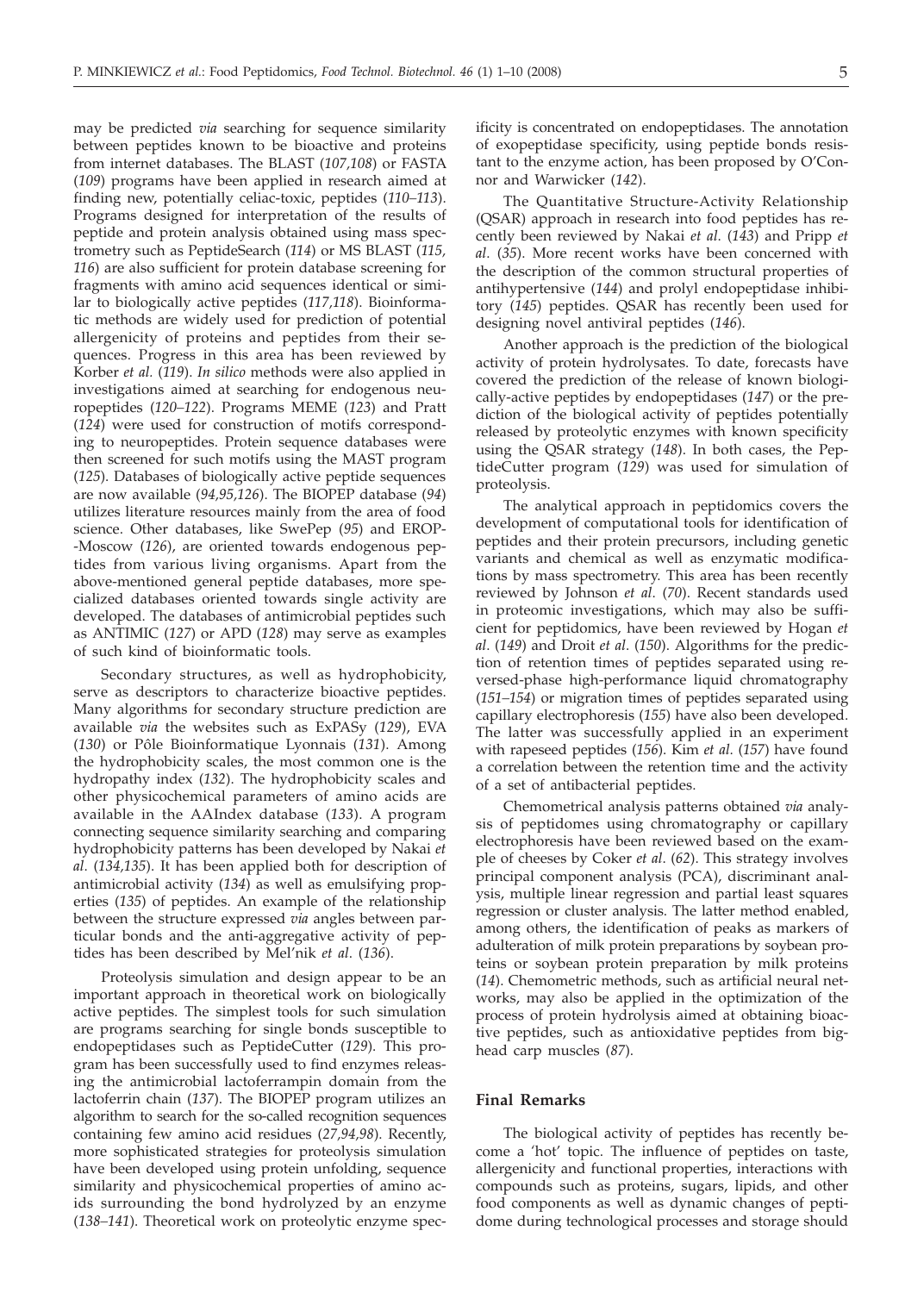all be studied further. Recent development of both experimental (such as chromatography, electrophoresis, mass spectrometry and biological activity tests) and computational (databases and programs processing peptide sequences as well as predicting structure and physicochemical properties) methods enables rapid progress in this area. The increasing importance of data treatment and mining should be emphasized.

#### *Acknowledgement*

This work was supported by project No. PBZ-KBN-097/PZ06/2003/1.1 and from UWM funds within the project 522-0712-809.

## **References**

- *1.* J.B. German, F.L. Schanbacher, B. Lönnerdal, J.F. Medrano, M.A. McGuire, J.L. McManaman, D.M. Roche, T.P. Smith, M.C. Neville, P. Donnelly, M. Lange, R. Ward, International milk genomics consortium, *Trends Food Sci. Technol*. *17* (2006) 656–661.
- *2.* E.C.M. Mariman, Nutrigenomics and nutrigenetics: The 'omics' revolution in nutritional science, *Biotechnol. Appl. Biochem. 44* (2006) 119–128.
- *3.* S. Souchelnytskiy, Bridging proteomics and systems biology: What are the roads to be traveled?, *Proteomics, 5* (2005) 4123–4137.
- *4.* V. Tolstoguzov, Phase behaviour of macromolecular components in biological and food systems, *Nahrung*, *44* (2000) 299–308.
- *5.* A.A. Karelin, E.Y. Blischenko, V.T. Ivanov, A novel system of peptidergic regulation, *FEBS Lett*. *428* (1998) 7–12.
- *6.* T.M. Eads, Molecular basis of structure and functionality in foods, *Trends Food Sci. Technol. 5* (1994) 147–159.
- *7.* M. Schrader, P. Schulz-Knappe, Peptidomics technologies for human body fluids, *Trends Biotechnol*. (Suppl.), *19* (2001) 55–60.
- *8.* G. Baggerman, P. Verleyen, E. Clynen, J. Huybrechts, A. De Loof, L. Schoofs, Peptidomics, *J. Chromatogr. B*, *803* (2004) 3–16.
- *9.* L. Paulson, R. Persson, G. Karlsson, J. Silberring, A. Bierczynska-Krzysik, R. Ekman, A. Westman-Brinkmalm, Proteomics and peptidomics in neuroscience. Experience of capabilities and limitations in a neurochemical laboratory, *J. Mass Spectrom*. *40* (2005) 202–213.
- *10.* M. Soloviev, P. Finch, Peptidomics: Bridging the gap between proteome and metabolome, *Proteomics*, *6* (2006) 744– 747.
- *11.* V.T. Ivanov, O.N. Yatskin, O.V. Sazonova, A.G. Tolmazova, K.V. Leontiev, M.M. Philippova, A.A. Karelin, E.Y. Blischenko, Peptidomics: A modern approach to biodiversity of peptides, *Pure Appl. Chem*. *78* (2006) 963–975.
- *12.* C. Bauchart, C. Chambon, P.P. Mirand, I. Savary-Auzeloux, D. Remond, M. Morzel, Peptides in rainbow trout (*Oncorhynchus mykiss*) muscle subjected to ice storage and cooking, *Food Chem*. *100* (2007) 1566–1572.
- *13.* S. Visser, Proteolytic enzymes and their relation to cheese ripening and flavor: An overview, *J. Dairy Sci*. *76* (1993) 329–350.
- 14. J. Dziuba, D. Nałęcz, P. Minkiewicz, B. Dziuba, Identification and determination of milk and soybean protein preparations using enzymatic hydrolysis followed by chromatography and chemometrical data analysis, *Anal. Chim. Acta, 521* (*2004*) 17–24.
- 15. F. Kvasnička, Proteomics: General strategies and application to nutritionally relevant proteins, *J. Chromatogr. B*, *787* (2003) 77–89.
- *16.* M. Carbonaro, Proteomics: Present and future in food quality evaluation, *Trends Food Sci. Technol. 15* (2004) 209–216.
- *17.* M.A. Manso, J. Léonil, G. Jan, V. Gagnaire, Application of proteomics to characterization of milk and dairy products, *Int. Dairy J*. *15* (2005) 845–855.
- *18.* E. Bendixen, The use of proteomics in meat science, *Meat Sci. 71* (2005) 138–149.
- *19.* D.J. Skylas, D. Van Dyk, C.W. Wrigley, Proteomics of wheat grain, *J. Cereal Sci. 41* (2005) 165–179.
- *20.* D. Fuchs, I. Winkelman, I.T. Johnson, E.C.M. Mariman, U. Wenzel, H. Daniel, Proteomics in nutrition research: Principles, technologies and applications, *Br. J. Nutr*. *94* (2005) 302–314.
- *21.* J.J. Wang, D.F. Li, L.J. Dangott, G.Y. Wu, Proteomics and its role in nutrition research, *J. Nutr*. *136* (2006) 1759–1762.
- *22.* A. Kilara, D. Panyam, Peptides from milk proteins and their properties, *Crit. Rev. Food Sci. Nutr. 43* (2003) 607–633.
- 23. J. Dziuba, P. Minkiewicz, D. Nałęcz, Biologically active peptides from plant and animal proteins, *Pol. J. Food Nutr. Sci*. *8/49* (1999) 3–16.
- *24.* R.J. FitzGerald, B.A. Murray, Bioactive peptide and lactic fermentation, *Int. J. Dairy Technol*. *59* (2006) 118–125.
- *25.* E. Schlimme, H. Meisel, Bioactive peptides derived from milk proteins. Structural, physiological and analytical aspects, *Nahrung*, *39* (1995) 1–20.
- *26.* H. Korhonen, A. Pihlanto-Leppälä, P. Rantamäki, T. Tupasela, Impact of processing on bioactive proteins and peptides, *Trends Food Sci. Technol*. *9* (1998) 307–319.
- 27. J. Dziuba, P. Minkiewicz, D. Nałęcz, A. Iwaniak, Database of biologically active peptide sequences, *Nahrung*, *43* (1999) 190–195.
- *28.* M. Gobbetti, L. Stepaniak, M. De Angelis, A. Corsetti, R. Di Cagno, Latent bioactive peptides in milk proteins: Proteolytic activation and significance in dairy processing, *Crit. Rev. Food Sci. Nutr*. *42* (2002) 223–240.
- *29.* H. Meisel, Biochemical properties of peptides encrypted in bovine milk proteins, *Curr. Med. Chem. 12* (2005) 1905– 1919.
- *30.* V. Vermeirssen, J. Van Camp, W. Verstraete, Bioavailability of angiotensin I-converting enzyme inhibitory peptides, *Br. J. Nutr*. *92* (2004) 357–366.
- *31.* J. Dziuba, P. Minkiewicz, K. Plitnik, Chicken meat proteins as potential precursors of bioactive peptides, *Pol. J. Food Nutr. Sci*. *5/46* (1996) 85–96.
- *32.* M.K. Schmidl, S. Taylor, J.A. Nordlee, Use of hydrolysate- -based products in special medical diets, *Food Technol*. *48* (1994) 77–85.
- *33.* D.A. Clare, G.L. Catignani, H.L. Swaisgood, Biodefense properties of milk: The role of antimicrobial proteins and peptides, *Curr. Pharm. Des. 9* (2003) 1239–1255.
- *34.* B. Bechinger, Structure and function of membrane lytic peptides, *Crit. Rev. Plant Sci*. *23* (2004) 271–292.
- *35.* A.H. Pripp, T. Isakson, L. Stepaniak, T. Sørhaug, Y. Ardö, Quantitative structure activity relationship modelling of peptides and proteins as a tool in food science, *Trends Food Sci. Technol*. *16* (2005) 484–494.
- *36.* J. Dziuba, P. Minkiewicz, Influence of glycosylation on micelle-stabilizing ability and biological properties of C-terminal fragments of cow's k-casein, *Int. Dairy J*. *6* (1996) 1017–1044.
- *37.* C. Thomä-Worringer, J. Sørensen, R. López-Fandiño, Health effects and technological features of caseinomacropeptide, *Int. Dairy J*. *16* (2006) 1324–1333.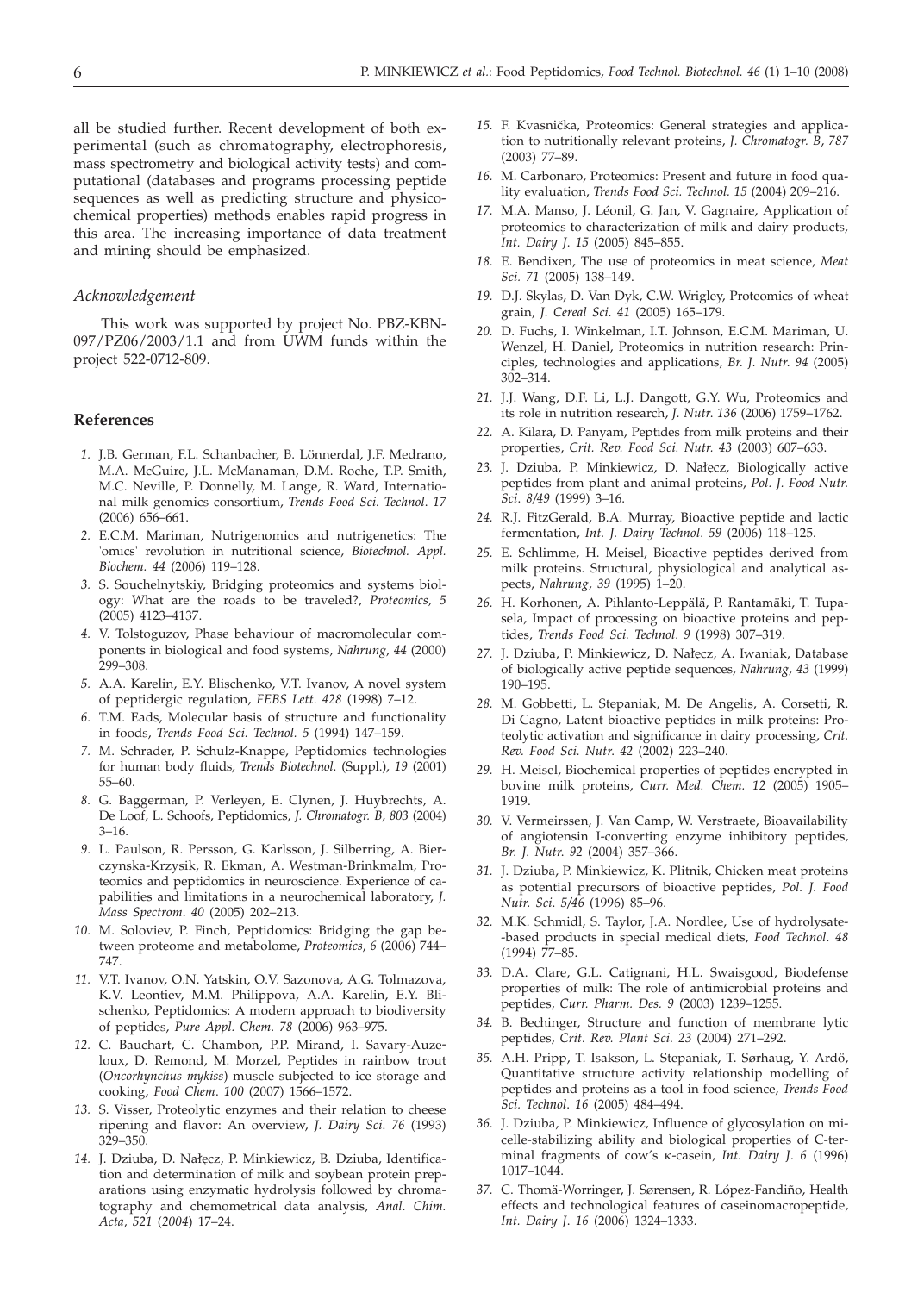- *38.* E. Glukhov, M. Stark, L.L. Burrows, C.M. Deber, Basis for selectivity of cationic antimicrobial peptides for bacterial versus mammalian membranes, *J. Biol. Chem*. *280* (2005) 33960–33968.
- *39.* B.H. Birgisdottir, J.P. Hill, A.V. Thorsson, I. Thorsdottir, Lower consumption of cow milk protein A1  $\beta$ -casein at 2 years of age, rather than consumption among 11- to 14- -year-old adolescents, may explain the lower incidence of type I diabetes in Iceland than in Scandinavia, *Ann. Nutr. Metab*. *50* (2005) 177–183.
- *40.* M. Darewicz, J. Dziuba, Functional properties of proteins and peptides in the context of their molecular characteristics, *Natur. Sci*. *6* (2000) 7–23.
- *41.* M. Darewicz, J. Dziuba, M. Dziuba, Functional properties and biological activities of bovine casein proteins and peptides, *Pol. J. Food Nutr. Sci*. (Suppl. 1) *15/56* (2006) 79–86.
- *42.* J.E. Kinsella, Physical properties of food and milk components. Research needs to expand uses, *J. Dairy Sci*. *70* (1987) 2419–2429.
- *43.* E.N. Clare Mills, J.A. Jenkins, M.J.C. Alcocer, P.R. Shewry, Structural, biological and evolutionary relationships of plant food allergens sensitizing *via* the gastrointestinal tract, *Crit. Rev. Food Sci. Nutr*. *44* (2004) 379–407.
- *44.* S.K. Sathe, H.H. Kshirsagar, K.H. Roux, Advances in seed protein research: A perspective on seed allergens, *J. Food Sci*. *70* (2005) R93–R120.
- *45.* A.D. Siemensma, W.J. Weijer, H.J. Bak, The importance of peptide lengths in hypoallergenic infant formulae, *Trends Food Sci. Technol*. *4* (1993) 16–21.
- *46.* C.T. Cordle, Control of food allergies using protein hydrolysates, *Food Technol*. *48* (1994) 72–76.
- *47.* S.L. Taylor, S.L. Hefle, Allergen control, *Food Technol*. *59* (2005) 40–43.
- *48.* T.J. Fu, Digestion stability as a criterion for protein allergenicity assessment, *Ann. NY Acad. Sci*. *964* (2002) 99–110.
- *49.* T.J. Fu, U.R. Abbott, C. Hatzos, Digestibility of food allergens and nonallergenic proteins in simulated gastric fluid and simulated intestinal fluid – A comparative study, *J. Agric. Food Chem*. *50* (2002) 7154–7160.
- *50.* T.J. Fu, U.R. Abbott, C. Hatzos, Rebuttal on digestibility of food allergens and nonallergenic proteins in simulated gastric fluid and simulated intestinal fluid – A comparative study, *J. Agric. Food Chem*. *51* (2003) 5185–5187.
- *51.* S.L. Taylor, Comment on digestibility of food allergens and nonallergenic proteins in simulated gastric fluid and simulated intestinal fluid – A comparative study, *J. Agric. Food Chem. 51* (2003) 5183–5184.
- *52.* F.J. Moreno, F.A. Mellon, M.S.J. Wickham, A.R. Bottrill, E.N. Clare Mills, Stability of the major allergen Brazil nut 2S albumin (Ber e 1) to physiologically relevant *in vitro* gastrointestinal digestion, *FEBS J*. *272* (2005) 341–352.
- *53.* S.J. Chambers, M.S.J. Wickham, M. Regoli, E. Bertelli, P.A. Gunning, C. Nicoletti, Rapid *in vivo* transport of proteins from digested allergen across pre-sensitized gut, *Biochem. Biophys. Res. Commun*. *325* (2004) 1258–1263.
- *54.* L.M. Sollid, Celiac disease: Dissecting a complex inflammatory disorder, *Nature Rev. Immunol*. *2* (2002) 647–655.
- *55.* D. Dewar, S.P. Pereira, P.J. Ciclitira, The pathogenesis of celiac disease, *Int. J. Biochem. Cell Biol*. *36* (2004) 17–24.
- *56.* J. Waga, Structure and allergenicity of wheat gluten proteins – A review, *Pol. J. Food Nutr. Sci*. *13/54* (2004) 327– 338.
- *57.* L. Lemieux, R.E. Simard, Bitter flavour in dairy products. I. A review of the factors likely to influence its development, mainly in cheese manufacture, *Lait*, *71* (1991) 599– 636.
- *58.* L. Lemieux, R.E. Simard, Bitter flavour in dairy products. II. A review of bitter peptides from caseins: Their formation, isolation and identification, structure masking and inhibition, *Lait*, *72* (1992) 335–382.
- *59.* R.J. FitzGerald, G. O'Cuinn, Enzymatic debittering of food protein hydrolysates, *Biotechnol. Adv*. *24* (2006) 234–237.
- *60.* H.N. Lioe, K. Wada, T. Aoki, M. Yasuda, Chemical and sensory characteristics of low molecular weight fractions obtained from three types of Japanese soy sauce (shoyu) – Koikuchi, tamari and shiro shoyu, *Food Chem*. *100* (2007) 1669–1677.
- *61.* A.H. Pripp, L. Stepaniak, T. Sørhaug, Chemometrical analysis of proteolytic profiles during cheese ripening, *Int. Dairy J*. *10* (2000) 249–253.
- *62.* C.J. Coker, R.A. Crawford, K.A. Johnston, H. Singh, L.K. Creamer, Towards the classification of cheese variety and maturity on the basis on statistical analysis of proteolysis data – A review, *Int. Dairy J*. *15* (2005) 631–643.
- *63.* J. Sørensen, C. Benfeldt, Comparison of ripening characteristics of Danbo cheeses from two dairies, *Int. Dairy J*. *11* (2001) 355–362.
- *64.* C. Benfeldt, J. Sørensen, Heat treatment of cheese milk Effect on proteolysis during cheese ripening, *Int. Dairy J*. *11* (2001) 567–574.
- *65.* A.A. Hayaloglu, M. Guven, P.F. Fox, P.L.H. McSweeney, Influence of starters on chemical, biochemical and sensory changes in Turkish white-brined cheese during ripening, *J. Dairy Sci*. *88* (2005) 3460–3474.
- *66.* C. van der Ven, S. Muresan, H. Gruppen, D.B.A. de Bont, K. Merck, A.G.J. Voragen, FTIR spectra of whey and casein hydrolysates in relation to their functional properties, *J. Agric. Food Chem*. *50* (2002) 6943–6950.
- *67.* P. Verhaert, S. Uttenweiler-Joseph, M. de Vries, A. Loboda, W. Ens, K.G. Standing, Matrix-assisted laser desorption/ ionization quadrupole time-of-flight mass spectrometry: An elegant tool for peptidomics, *Proteomics*, *1* (2001) 118– 131.
- *68.* M. Svensson, K. Sköld, P. Svenningsson, P.E. Andren, Peptidomics-based discovery of novel neuropeptides, *J. Proteome Res*. *2* (2003) 213–219.
- *69.* Y. Shi, R. Xiang, C. Horváth, J.A. Wilkins, The role of liquid chromatography in proteomics, *J. Chromatogr. A*, *1053* (2004) 27–36.
- *70.* R.S. Johnson, M.T. Davis, J.A. Taylor, S.D. Patterson, Informatics for protein identification by mass spectrometry, *Methods*, *35* (2005) 223–236.
- *71.* P. Hernandez, M. Müller, R.D. Appel, Automated protein identification by tandem mass spectrometry: Issues and strategies, *Mass Spectrom. Rev*. *25* (2006) 235–254.
- *72.* H. Motoi, T. Kodama, Isolation and characterization of angiotensin I-converting enzyme inhibitory peptides from wheat gliadin hydrolysate, *Nahrung*, *47* (2003) 354–358.
- *73.* E.D. Marczak, H. Usui, H. Fujita, Y. Yang, M. Yokoo, A.W. Lipkowski, M. Yoshikawa, New antihypertensive peptides isolated from rapeseed, *Peptides*, *24* (2003) 791–798.
- *74.* R. Sørensen, E. Kildal, L. Stepaniak, A.H. Pripp, T. Sørhaug, Screening for peptides from fish and cheese inhibitory to prolyl endopeptidase, *Nahrung*, *48* (2004) 53–56.
- *75.* J.A. Gómez-Ruiz, M. Ramos, I. Recio, Identification and formation of angiotensin-converting enzyme-inhibitory peptides in Manchego cheese by high-performance liquid chromatography-tandem mass spectrometry, *J. Chromatogr. A*, *1054* (2004) 269–277.
- *76.* B. Hernández-Ledesma, M. Ramos, I. Recio, L. Amigo, Effect of b-lactoglobulin hydrolysis with thermolysin under denaturing temperatures on the release of bioactive peptides, *J. Chromatogr. A*, *1116* (2006) 31–37.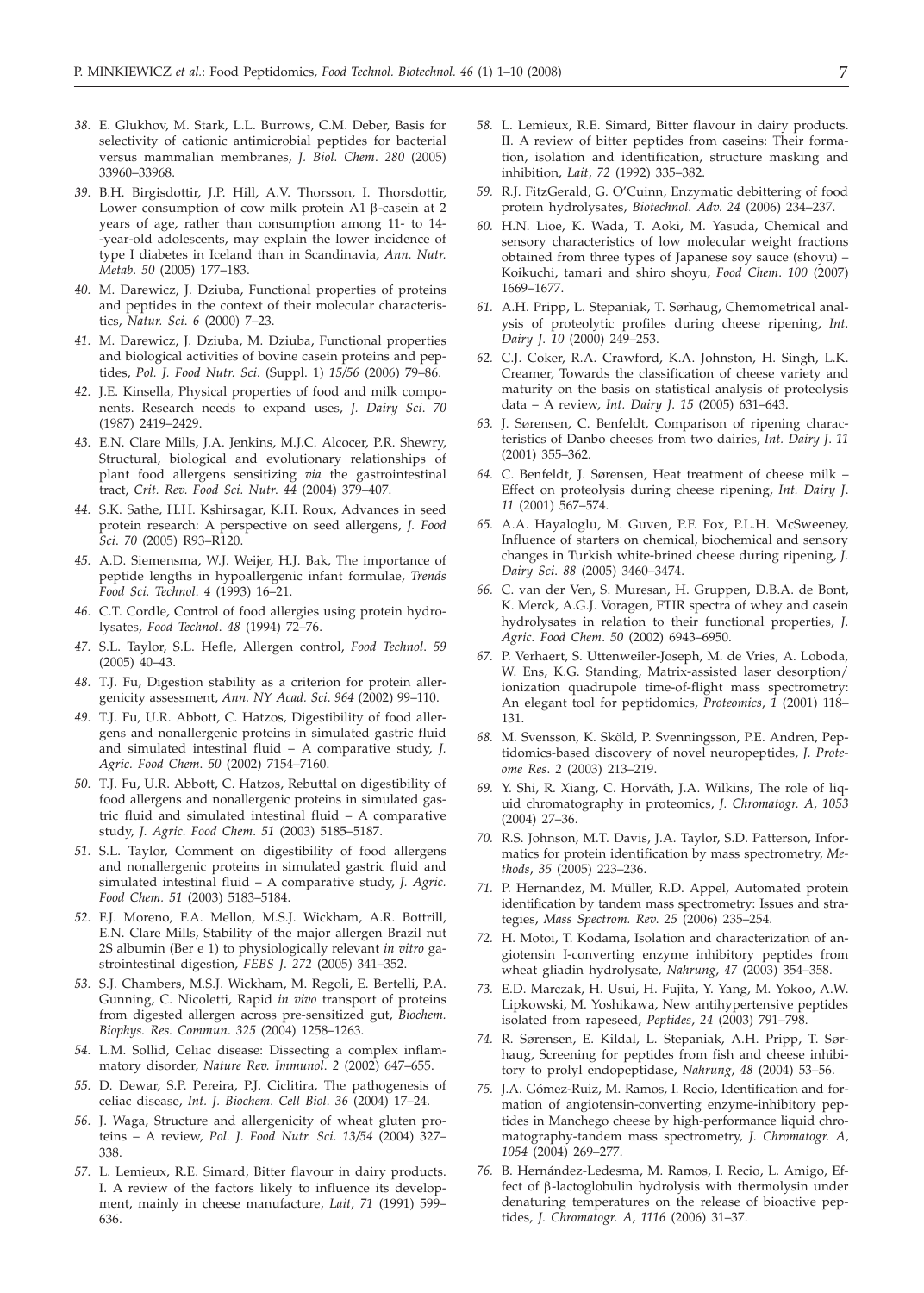- *77.* K.G. Mallikarjun Gouda, L.R. Gowda, A.G. Appu Rao, V. Prakash, Angiotensin I-converting enzyme inhibitory peptide derived from glycinin, the 11S globulin of soybean (*Glycine max*), *J. Agric. Food Chem*. *54* (2006) 4568–4573.
- *78.* M.S. Ma, I.Y. Bae, H.G. Lee, C.B. Yang, Purification and identification of angiotensin-converting enzyme inhibitory peptide from buckwheat (*Fagopyrum esculentum* Moench), *Food Chem*. *96* (2006) 36–42.
- *79.* I. López-Expósito, J.A. Gómez-Ruiz, L. Amigo, I. Recio, Identification of antibacterial peptides from ovine  $\alpha_{s2}$ -casein, *Int. Dairy J*. *16* (2006) 1072–1080.
- *80.* T. Rokka, E.L. Syväoja, J. Tuominen, H. Korhonen, Release of bioactive peptides by enzymatic proteolysis of *Lactobacillus* GG UHT milk, *Milchwissenschaft*, *52* (1997) 675–678.
- *81.* B. Hernández-Ledesma, B. Miralles, L. Amigo, M. Ramos, I. Recio, Identification of antioxidant and ACE-inhibitory peptides in fermented milk, *J. Sci. Food Agric*. *85* (2005) 1041–1048.
- *82.* J.A. Gómez-Ruiz, G. Taborda, L. Amigo, I. Recio, M. Ramos, Identification of ACE-inhibitory peptides in different Spanish cheeses by tandem mass spectrometry, *Eur. Food Res. Technol*. *223* (2006) 595–602.
- *83.* C. Megías, J. Pedroche, M. del Mar Yust, M. Alaiz, J. Girón-Calle, F. Millán, J. Vioque, Affinity purification of angiotensin-converting enzyme inhibitory peptides using immobilized ACE, *J. Agric. Food Chem*. *54* (2006) 7120–7124.
- *84.* H. Meisel, A. Goepfert, S. Günther, ACE-inhibitory activities in milk products, *Milchwissenschaft*, *52* (1997) 307–311.
- *85.* R. Amarowicz, F. Shahidi, Antioxidant activity of peptide fractions of capelin protein hydrolysates, *Food Chem*. *58* (1997) 355–359.
- *86.* W.M.Y. Lo, E.C.Y. Li-Chan, Angiotensin I converting enzyme inhibitory peptides from *in vitro* pepsin-pancreatin digestion of soy proteins, *J. Agric. Food Chem*. *53* (2005) 3369–3376.
- *87.* L. Li, J. Wang, M. Zhao, C. Cui, Y. Jiang, Artificial neural network for production of antioxidant peptides derived from bighead carp muscles with alcalase, *Food Technol. Biotechnol*. *44* (2006) 441–448.
- *88.* V. Kamath, S. Niketh, A. Chandrasekhar, P.S. Rajini, Chymotryptic hydrolysates of  $\alpha$ -kafirin, the storage protein of sorghum (*Sorghum bicolor*) exhibited angiotensin converting enzyme inhibitory activity, *Food Chem*. *100* (2007) 306– 311.
- 89. G. Mitulović, C. Stingl, M. Smoluch, R. Swart, J.P. Chervet, I. Steinmacher, C. Gerner, K. Mechtler, Automated on-line two-dimensional nano liquid chromatography tandem mass spectrometry for rapid analysis of complex protein digests, *Proteomics*, *4* (2004) 2545–2557.
- *90.* J. Flensburg, A. Tangen, M. Prieto, U. Hellman, H. Wadensten, Chemically-assisted fragmentation combined with multi-dimensional liquid chromatography and matrix-assisted laser desorption/ionization post source decay, matrix-assisted laser desorption/ionization tandem time-of- -flight or matrix-assisted laser desorption/ionization tandem mass spectrometry for improved sequencing of tryptic peptides, *Eur. J. Mass Spectrom*. *11* (2005) 169–179.
- 91. D.C. Simpson, S. Ahn, L. Paša-Tolić, B. Bogdanov, H.M. Motton, A.N. Vilkov, G.A. Anderson, M.S. Lipton, R.D. Smith, Using size-exclusion chromatography-RPLC and RPLC-CIEF as two-dimensional separation strategies for protein profiling, *Electrophoresis*, *27* (2006) 2722–2733.
- *92.* F.M. Lagerwerf, P.D. van Wassenaar, J. Haverkamp, Comparison of Cheddar cheeses produced with recombinant chymosin and with calf rennet using two dimensional high-performance liquid chromatography, *J. Dairy Res*. *62* (1995) 673–679.
- *93.* M. Dziuba, J. Dziuba, P. Minkiewicz, Design of food protein proteolysis with a view to obtaining bioactive peptides, *Pol. J. Natur. Sci*. *21* (2006) 999–1020.
- *94.* J. Dziuba, A. Iwaniak: Database of Protein and Bioactive Peptide Sequences. In: *Nutraceutical Proteins and Peptides in Health and Disease,* Y. Mine, F. Shahidi (Eds.), CRC – Taylor & Francis, Boca Raton, FL, USA (2006) pp. 543–563.
- *95.* M. Fälth, K. Sköld, M. Norrman, M. Svensson, D. Fenyö, P.E. Andren, SwePep, a database designed for endogenous peptides and mass spectrometry, *Mol. Cell. Proteomics, 5* (2006) 998–1005.
- 96. D. Jelić, D. Toth, D. Verbanac, Macromolecular databases – A background of bioinformatics, *Food Technol. Biotechnol*. *41* (2003) 269–286.
- *97.* P.K. Akalin, Introduction to bioinformatics, *Mol. Nutr. Food Res*. *50* (2006) 610–619.
- 98. J. Dziuba, P. Minkiewicz, K. Puszka, S. Dabrowski, Plant seed storage proteins as potential precursors of bioactive peptides, *Pol. J. Food Nutr. Sci*. *4/45* (1995) 31–42.
- *99.* J. Dziuba, A. Iwaniak, P. Minkiewicz, Computer-aided characteristics of proteins as potential precursors of bioactive peptides, *Polimery* (*Warsaw*), *48* (2003) 50–53.
- *100.* W.Y. Wang, E. Gonzalez de Meija, A new frontier in soy bioactive peptides that may prevent age-related chronic diseases, *Compr. Rev. Food Sci. Food Saf*. *4* (2005) 63–78.
- *101.* A. Iwaniak, J. Dziuba, M. Niklewicz, The BIOPEP database – A tool for the *in silico* method for classification of food proteins as the source of peptides with antihypertensive activity, *Acta Aliment. 34* (2005) 417–425.
- *102.* J. Dziuba, A. Iwaniak, M. Darewicz, M. Niklewicz, Computer simulation of animal proteins proteolysis in the aspects of bioactive peptide obtaining, *Pol. J. Natur. Sci*. *10* (2002) 209–222.
- *103.* J. Dziuba, M. Niklewicz, A. Iwaniak, M. Darewicz, P. Minkiewicz, Bioinformatic-aided prediction for release possibilities of bioactive peptides from plant proteins, *Acta Aliment. 33* (2004) 227–235.
- *104.* J. Dziuba, M. Niklewicz, A. Iwaniak, M. Darewicz, P. Minkiewicz, Structural properties of proteolytic-accessible fragments of selected animal proteins, *Polimery* (*Warsaw*), *50* (2005) 424–428.
- *105.* L. Vercruysse, J. Van Camp, G. Smagghe, ACE inhibitory peptides derived from hydrolysates of animal muscle proteins, *J. Agric. Food Chem*. *53* (2005) 8106–8115.
- *106.* J.D. Thompson, D.G. Higgins, T.J. Gibson, CLUSTAL W: Improving the sensitivity of progressive multiple alignment through sequence weighting position-specific gap penalties and weight matrix choice, *Nucleic Acids Res*. *22* (1994) 4673–4680.
- *107.* S.F. Altschul, W. Gish, W. Miller, E.W. Meyers, D.J. Lipman, Basic local alignment search tool, *J. Mol. Biol*. *215* (1990) 403–410.
- *108.* S.F. Altschul, T.L. Madden, A.A. Schäffer, J. Zhang, Z. Zhang, W. Miller, D.J. Lipman, Gapped BLAST and PSI- -BLAST: A new generation of protein database search programs, *Nucleic Acids Res*. *25* (1997) 3389–3402.
- *109.* W.R. Pearson, Flexible sequence similarity searching with the FASTA3 program package, *Methods Mol. Biol*. *132* (2000) 185–219.
- *110.* L. Shan, Ø. Molberg, I. Parrot, F. Hausch, F. Filiz, G.M. Gray, L.M. Sollid, C. Khosla, Structural basis for gluten intolerance in celiac sprue, *Science*, *297* (2002) 2275–2279.
- *111.* L. Shan, S.W. Quiao, H. Arentz-Hansen, Ø. Molberg, G.M. Gray, L.M. Sollid, C. Khosla, Identification and analysis of multivalent proteolytically resistant peptides from gluten: Implications for celiac sprue, *J. Proteome Res*. *4* (2005) 1732–1741.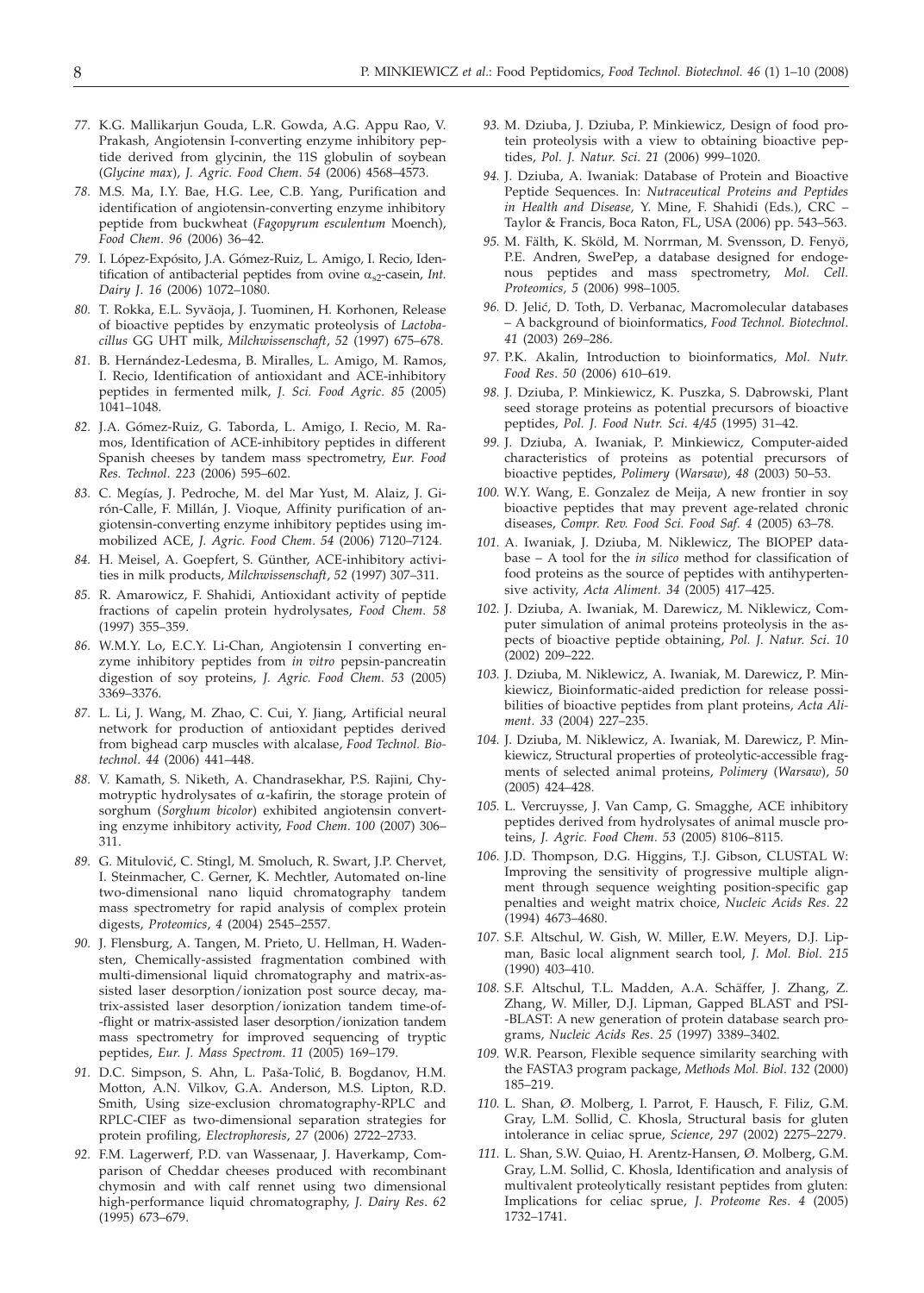- *112.* L.W. Vader, D.T. Stepniak, E.M. Bunnick, Y.M.C. Kooy, W. De Haan, J.W. Drijfhout, P.A. Van Weelen, F. Koning, Characterization of cereal toxicity for celiac disease patients based on protein homology in grains, *Gastroenterology*, *125* (2003) 1105–1113.
- *113.* G. Zanoni, R. Navone, C. Lunardi, G. Tridente, C. Bason, S. Sivori, R. Beri, M. Dolcino, E. Valletta, R. Corrocher, A. Puccetti, In celiac disease, a subset of autoantibodies against transglutaminase binds toll-like receptor 4 and induces activation of monocytes, *PLoS Med. 3* (2006) 1637– 1653.
- *114.* M. Mann, M. Wilm, Error-tolerant identification of peptides in sequence databases by peptide sequence tags, *Anal. Chem*. *66* (1994) 4390–4399.
- *115.* A. Shevchenko, S. Sunyaev, A. Loboda, A. Shevchenko, P. Bork, W. Ens, K.G. Standing, Charting the proteomes of organisms with unsequenced genomes by MALDI-quadrupole time-of-flight mass spectrometry and BLAST homology searching, *Anal. Chem*. *73* (2001) 1917–1926.
- *116.* N. Wielsch, H. Thomas, V. Surendranath, P. Waridel, A. Frank, P. Pevzner, A. Shevchenko, Rapid validation of protein identifications with the borderline statistical confidence via *de novo* sequencing and MS BLAST searches, *J. Proteome Res*. *5* (2006) 2448–2456.
- *117.* L.W. Vader, A. de Ru, Y. van der Wal, Y.M.C. Kooy, W. Benckhuijsen, M.L. Mearin, J.W. Drijfhout, P. van Veelen, F. Koning, Specificity of tissue transglutaminase explains cereal toxicity in celiac disease, *J. Exp. Med*. *195* (2002) 643–649.
- *118.* M. Darewicz, J. Dziuba, P. Minkiewicz, Bioinformatic- -aided characteristics and identification of peptides for *in silico* detection of potentially celiac-toxic proteins, *Food Sci. Technol. Int. 13* (2007) 125–133.
- *119.* B. Korber, M. LaBute, K. Yusim, Immunoinformatics comes of age, *PLoS Comput. Biol. 2* (2006) 484–492.
- *120.* G. Baggerman, F. Liu, G. Wets, L. Schoofs, Bioinformatic analysis of peptide precursor proteins, *Ann. NY Acad. Sci. 1040* (2005) 59–65.
- *121.* F. Liu, G. Baggerman, W. D'Hertog, P. Verleyen, L. Schoofs, G. Wets, *In silico* identification of new secretory peptide genes in *Drosophila melanogaster*, *Mol. Cell. Proteomics, 5* (2006) 510–522.
- *122.* F. Liu, G. Baggerman, L. Schoofs, G. Wets, Uncovering conserved patterns in bioactive peptides in *Metazoa*, *Peptides*, *27* (2006) 3137–3153.
- *123.* T.L. Bailey, C. Elkan, Fitting a mixture model by expectation maximization to discover motifs in biopolymers, *Proceedings of the Second Conference on Intelligent Systems for Molecular Biology*, AAAI Press, Menlo Park, CA, USA (1994) pp. 28–36.
- *124.* I. Jonassen, J.F. Collins, D.G. Higgins, Finding flexible patterns in unaligned protein sequences, *Protein Sci. 4* (1995) 1587–1595.
- *125.* T.L. Bailey, M. Gribskov, Combining evidence using p-values: Application to sequence homology searches, *Bioinformatics*, *14* (1998) 48–54.
- *126.* A.A. Zamyatnin, A.S. Borchikov, M.G. Vladimirov, O.L. Voronina, The EROP-Moscow oligopeptide database, *Nucleic Acids Res. 34* (2006) D261–D266.
- *127.* M. Brahmachary, S.P.T. Krishnan, J.L.Y. Koh, A.M. Khan, S.H. Seah, T.W. Tan, V. Brusic, A.V. Bajic, ANTIMIC: A database of antimicrobial sequences, *Nucleic Acids Res. 32* (2004) D586–D589.
- *128.* Z. Wang, G. Wang, APD: The antimicrobial peptide database, *Nucleic Acids Res. 32* (2004) D590–D592.
- *129.* E. Gasteiger, C. Hoogland, A. Gattiker, S. Duvaud, M.R. Wilkins, R.D. Appel, A. Bairoch: Protein Identification and Analysis Tools on the ExPASy Server. In: *The Proteo-*

*mics Protocols Handbook,* J.M. Walker (Ed.), Humana Press Inc., Totowa, NJ, USA (2005) pp. 571–607.

- *130.* I.Y.Y. Koh, V.A. Eyrich, M.A. Marti-Renom, D. Przybylski, M.S. Madhusudhan, E. Narayanan, O. Graña, F. Pazos, A. Valencia, A. Sali, B. Rost, EVA: Evaluation of protein structure prediction servers, *Nucleic Acids Res*. *31* (2003) 3311–3315.
- *131.* Pôle Bioinformatique Lyonnais (*http://npsa-pbil.icpb.fr*).
- *132.* J. Kyte, R.F. Doolittle, A simple method for displaying the hydropathic character of a protein, *J. Mol. Biol*. *157* (1982) 105–132.
- *133.* S. Kawashima, M. Kanehisa, AAIndex: Amino acid index database, *Nucleic Acids Res*. *28* (2000) 374.
- *134.* S. Nakai, J.C.K. Chan, E.C.Y. Li-Chan, J. Dou, M. Ogawa, Homology similarity analysis of sequences of lactoferricin and its derivatives, *J. Agric. Food Chem*. *51* (2003) 1215– 1223.
- *135.* S. Nakai, N. Alizadeh-Pasdar, J. Dou, R. Buttinov, D. Roussou, A. Poulson, Pattern similarity analysis of amino acid sequences for peptide emulsification, *J. Agric. Food Chem*. *52* (2004) 927–935.
- *136.* O.V. Mel'nik, V.P. Martinovich, V.P. Golubovich, The structure-antiaggregative activity relationship in a series of Arg-Gly-Asp analogues, *Russ. J. Bioorg. Chem*. *32* (2006) 122–128.
- *137.* J.G.M. Bolscher, M.I.A. van der Kraan, K. Nazmi, H. Kalay, C.H. Grün, W. van't Hof, E.C.I. Veerman, A.V.A. Nieuw Amerongen, A one-enzyme strategy to release an antimicrobial peptide from LFampin-domain of bovine lactoferrin, *Peptides*, *27* (2006) 1–9.
- *138.* M.M. Vorob'ev, I.A. Goncharova, Computer simulation of proteolysis. Peptic hydrolysis of partially demasked  $\beta$ -lactoglobulin, *Nahrung, 42* (1998) 61–67.
- *139.* I. Callebaut, F. Schoentgen, K. Prat, J.P. Mornon, P. Jollès, Characterization and study of a k-casein-like chymosin- -sensitive linkage, *Biochim. Biophys. Acta, 1749* (2005) 75– 80.
- *140.* A. Amare, A.B. Hummon, B.R. Southey, T.A. Zimmerman, S.L. Rodriguez-Zas, J.V. Sweedler, Bridging neuropeptidomics and genomics with bioinformatics: Prediction of mammalian neuropeptide prohormone processing, *J. Proteome Res. 5* (2006) 1162–1167.
- *141.* N. Ozer, T. Haliloglu, C.A. Schiffer, Substrate specificity in HIV-1 protease by a biased sequence search method, *Proteins, 64* (2006) 444–456.
- *142.* J. O'Connor, J. Warwicker, Prediction of peptides in the fermented cocoa storage protein with reference to the modelled 3D structure, *J. Sci. Food Agric. 77* (1998) 109–114.
- *143.* S. Nakai, M. Ogawa, S. Nakamura, J. Dou, K. Funane, A computer-aided strategy for structure-function relation study of food proteins using unsupervised data mining, *Int. J. Food Prop. 6* (2003) 25–47.
- *144.* J. Wu, R.E. Aluko, S. Nakai, Structural requirements of angiotensin I-converting enzyme inhibitory activity: Quantitative structure-activity relationship study of diand tripeptides, *J. Agric. Food Chem. 54* (2006) 732–738.
- *145.* A.H. Pripp, Quantitative structure-activity relationship of prolyl oligopeptidase inhibitory peptides derived from b-casein using simple amino acid descriptors, *J. Agric. Food Chem. 54* (2006) 224–228.
- *146.* H. Jenssen, T.J. Gutteberg, O. Rekdal, T. Lejon, Prediction of activity, synthesis and biological testing of anti-HSV active peptides, *Chem. Biol. Drug Design, 68* (2006) 58–66.
- *147.* V. Vermeirssen, A. van den Bent, J. Van Camp, A. van Amerongen, W. Verstraete, A quantitative in silico analysis calculates the angiotensin I converting enzyme (ACE) inhibitory activity in pea and whey protein digests, *Biochimie, 86* (2004) 231–239.